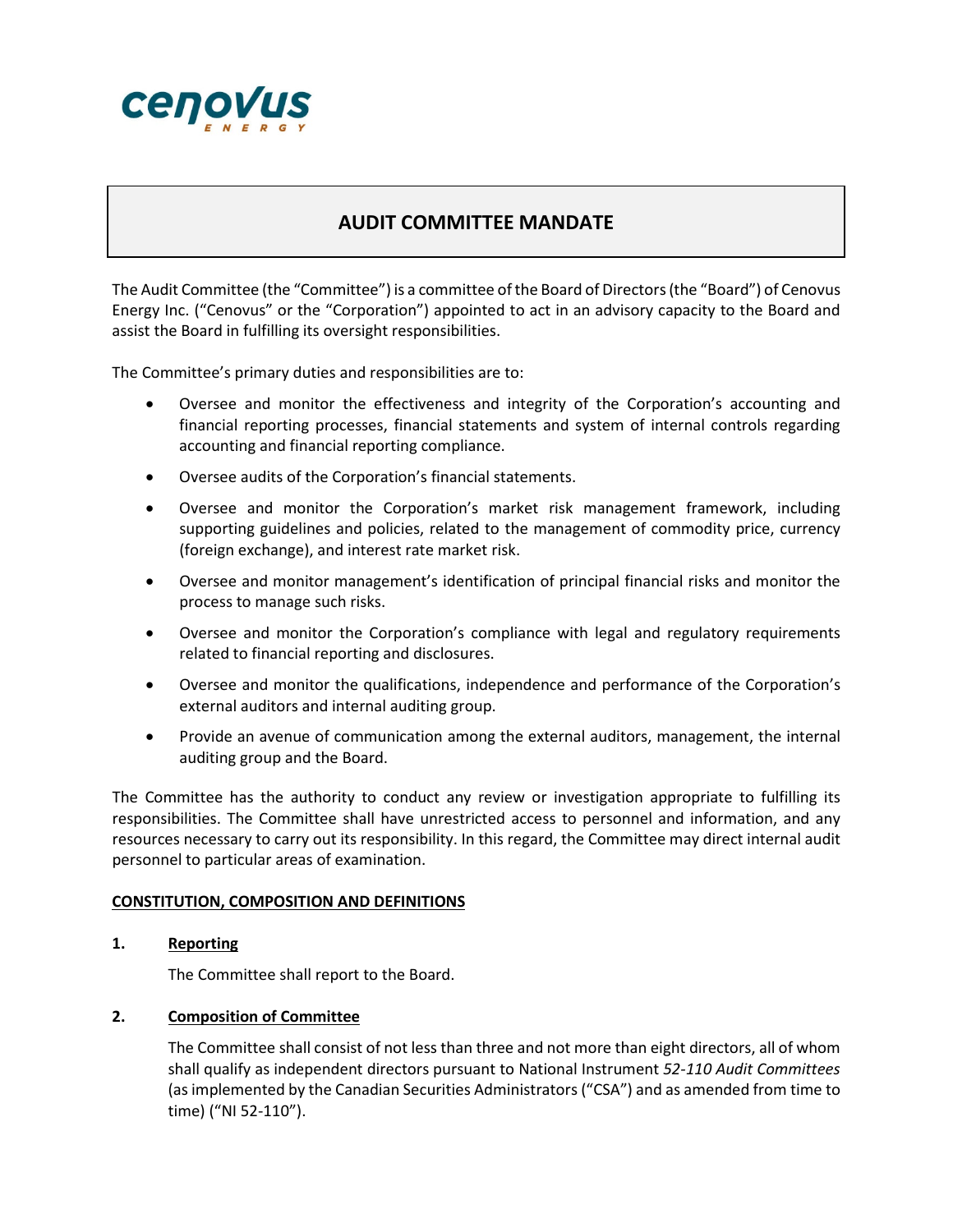All members of the Committee shall be financially literate, as defined in NI 52-110, and at least one member shall have accounting or related financial managerial expertise.

At least one member shall have experience in the oil and gas industry.

Committee members shall not simultaneously serve on the audit committees of more than two other public companies, unless the Board first determines that such simultaneous service shall not impair the ability of the relevant members to effectively serve on the Committee, and required public disclosure is made.

The non-executive Board Chair shall be a non-voting member of the Committee. See "Quorum" for further details.

### **3. Appointment of Committee Members**

Committee members shall be appointed by the Board, effective after the election of directors at the annual meeting of shareholders, provided that any member may be removed or replaced, subject to any requirements under the heading "Composition of Committee" above, at any time by the Board and shall, in any event, cease to be a Committee member upon ceasing to be a Board member.

#### **4. Vacancies**

Where a vacancy occurs at any time in the membership of the Committee, it may be filled by the Board.

#### **5. Chair**

The Governance Committee shall recommend for approval to the Board an independent Director to act as Chair of the Committee (the "Chair"). The Board shall appoint the Chair.

If unavailable or unable to attend a meeting of the Committee, the Chair shall ask another member to chair the meeting, failing which a member of the Committee present at the meeting shall be chosen to preside over the meeting by a majority of the members of the Committee present at such meeting.

The Chair presiding at any meeting of the Committee shall not have a casting vote.

The items pertaining to the Chair in this section should be read in conjunction with the Committee Chair section of the *Chair of the Board of Directors and Committee Chair General Guidelines*.

#### **6. Secretary**

The Committee shall appoint a Secretary who need not be a member of the Committee. The Secretary shall keep minutes of the meetings of the Committee.

# **7. Committee Meetings**

The Committee shall meet at least quarterly. The Chair may call additional meetings as required. In addition, a meeting may be called by the non-executive Board Chair, the President & Chief Executive Officer, or any member of the Committee or by the external auditors.

Committee meetings may, by agreement of the Chair, be held in person, by video conference, by means of telephone, by other electronic or communication facility or by a combination of any of the foregoing.

At every Committee meeting the Committee shall meet without the presence of management.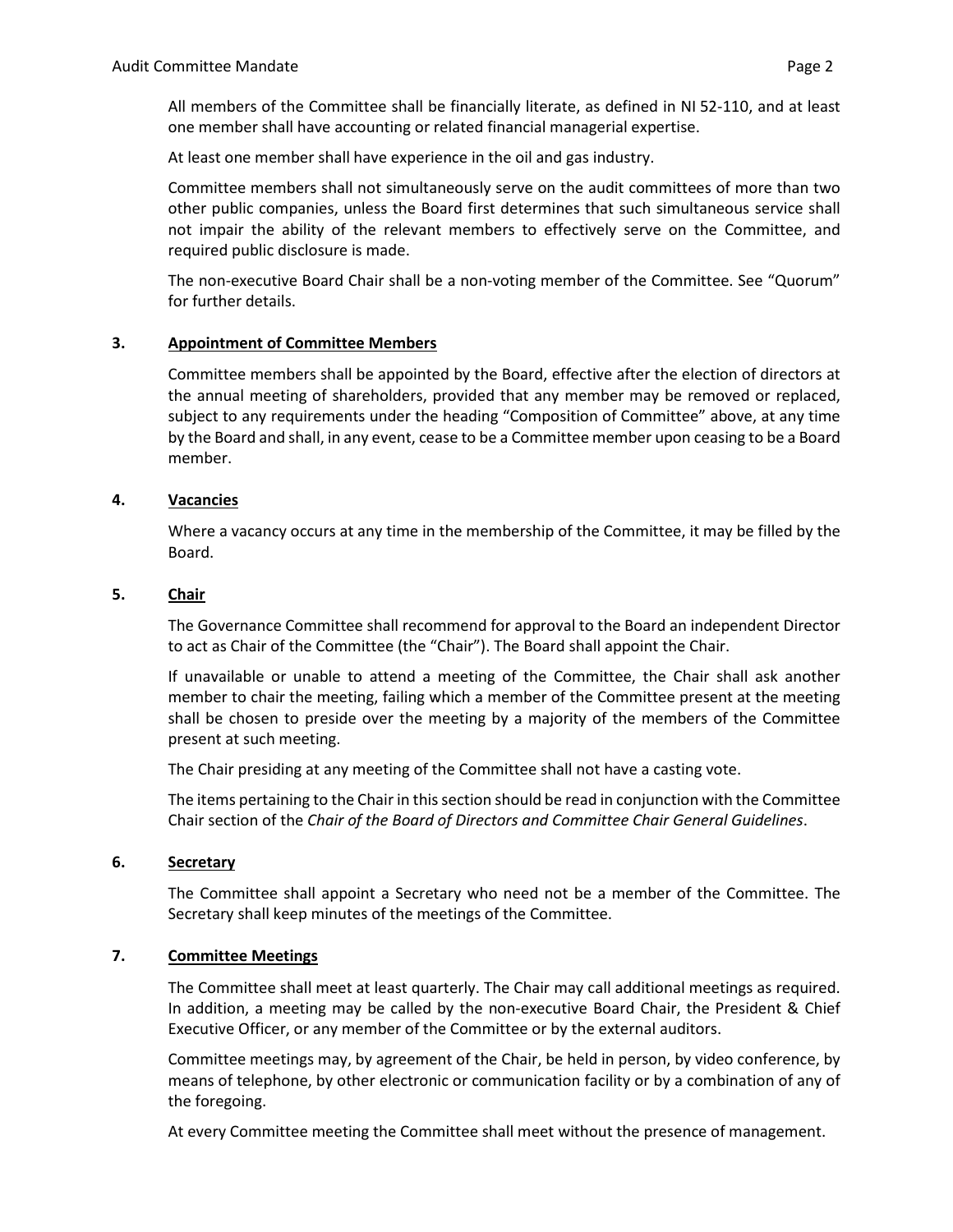# **8. Notice of Meeting**

Notice of the time and place of each meeting may be given orally, or in writing, or by facsimile, or by electronic means to each member of the Committee at least 24 hours prior to the time fixed for such meeting. Notice of each meeting shall also be given to the external auditors of the Corporation.

A member and the external auditors may, in any manner, waive notice of the Committee meeting. Attendance of a member at a meeting shall constitute waiver of notice of the meeting except where a member attends a meeting for the express purpose of objecting to the transaction of any business on the grounds that the meeting was not lawfully called.

### **9. Quorum**

A majority of Committee members, present in accordance with section 7, shall constitute a quorum. In addition, if an *ex officio*, non-voting member's presence is required to attain a quorum of the Committee, then the said member shall be allowed to cast a vote at the meeting.

### **10. Attendance at Meetings**

The President & Chief Executive Officer, the Chief Financial Officer, the Comptroller and the head of internal audit are expected to be available to attend the Committee's meetings or portions thereof.

The Committee may, by specific invitation, have other resource persons in attendance.

The Committee shall have the right to determine who shall, and who shall not, be present at any time during a meeting of the Committee.

Directors who are not members of the Committee may attend Committee meetings, on an *ad hoc* basis, upon prior consultation and approval by the Chair or by a majority of the members of the Committee.

#### **11. Minutes**

Minutes of Committee meetings shall be sent to all Committee members. The Committee shall report its activities to the full Board at the next regularly scheduled Board meeting or more frequently as determined appropriate by the Chair.

#### **SPECIFIC RESPONSIBILITIES**

In carrying out its oversight responsibilities and its mandate, the Committee is expected to:

#### **12. Review Procedures**

- (a) Review the summary of the Committee's composition and responsibilities in the Corporation's annual report, annual information form or other public disclosure documentation.
- (b) Review the summary of all approvals by the Committee of the provision of audit, auditrelated, tax and other services by the external auditors for inclusion in the Corporation's annual report and annual information form, or other publicly filed disclosure documentation.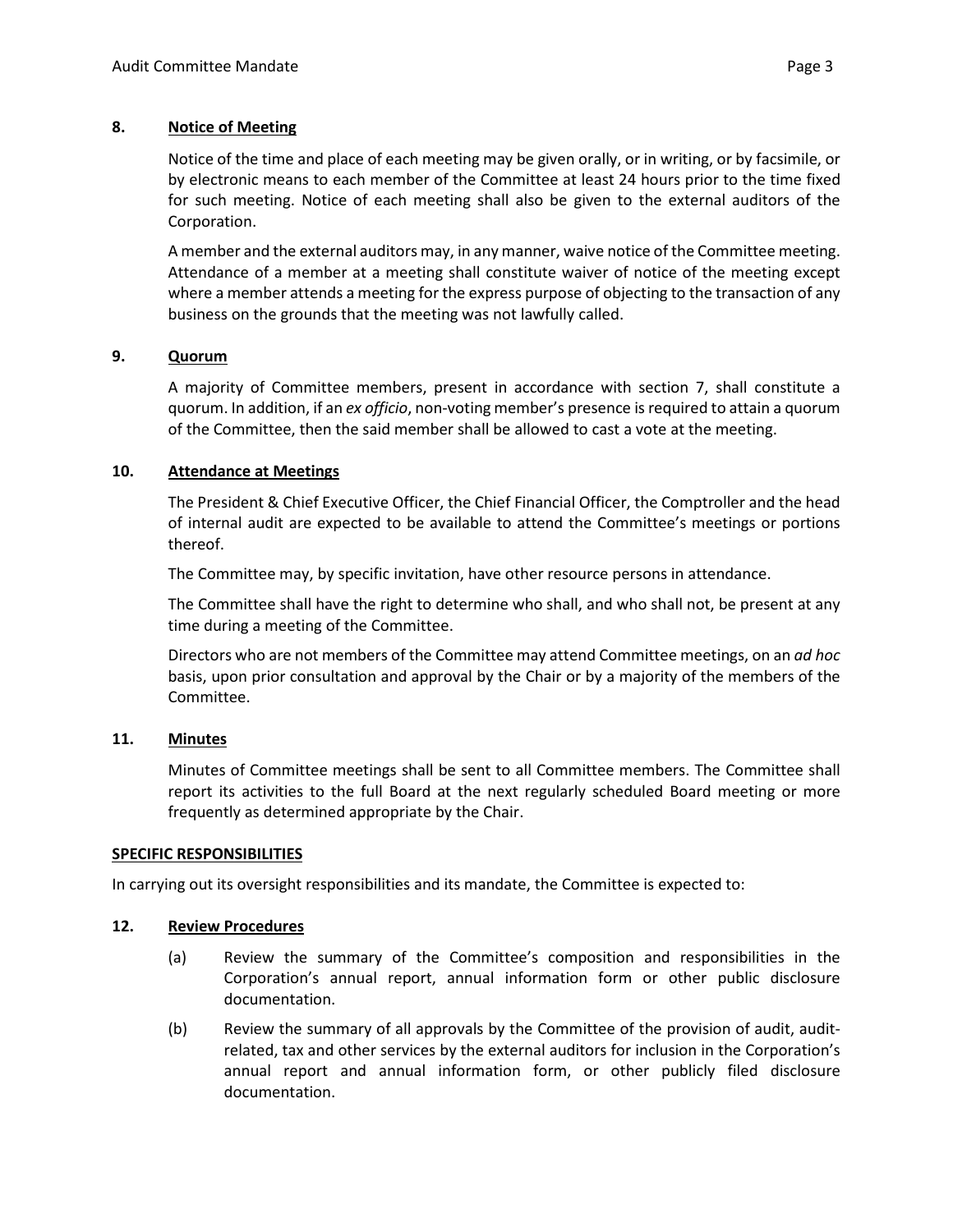#### **13. Annual Financial Statements**

- (a) Discuss and review with management and the external auditors the Corporation's and any subsidiary with public securities' annual audited financial statements and related documents prior to their filing or distribution. Such review shall include:
	- (i) The annual financial statements and related notes including significant issues regarding accounting principles, practices and significant management estimates and judgments, including any significant changes in the Corporation's selection or application of accounting principles, any major issues as to the adequacy of the Corporation's internal controls and any special steps adopted in light of material control deficiencies.
	- (ii) Management's Discussion and Analysis.
	- (iii) The use of off-balance sheet financing, including management's risk assessment and adequacy of disclosure.
	- (iv) The external auditors' audit examination of the financial statements and their report thereon.
	- (v) Any significant changes required in the external auditors' audit plan.
	- (vi) Any serious difficulties or disputes with management encountered during the course of the audit, including any restrictions on the scope of the external auditors' work or access to required information.
	- (vii) Other matters related to the conduct of the audit, which are to be communicated to the Committee under generally accepted auditing standards.
- (b) Review and formally recommend approval to the Board of the Corporation's:
	- (i) Year-end audited financial statements. Such review shall include discussions with management and the external auditors as to:
		- i. The accounting policies of the Corporation and any changes thereto.
		- ii. The effect of significant judgments, accruals and estimates.
		- iii. The manner of presentation of significant accounting items.
		- iv. The consistency of disclosure.
	- (ii) Management's Discussion and Analysis.
	- (iii) Annual Information Form as to financial information.
	- (iv) All prospectuses and information circulars, as to financial information.

The review shall include a report from the external auditors about the quality of the most critical accounting principles upon which the Corporation's financial status depends, and which involve the most complex, subjective or significant judgmental decisions or assessments.

#### **14. Quarterly Financial Statements**

(a) Review with management and the external auditors and either approve (such approval to include the authorization for public release) or formally recommend for approval to the Board the Corporation's: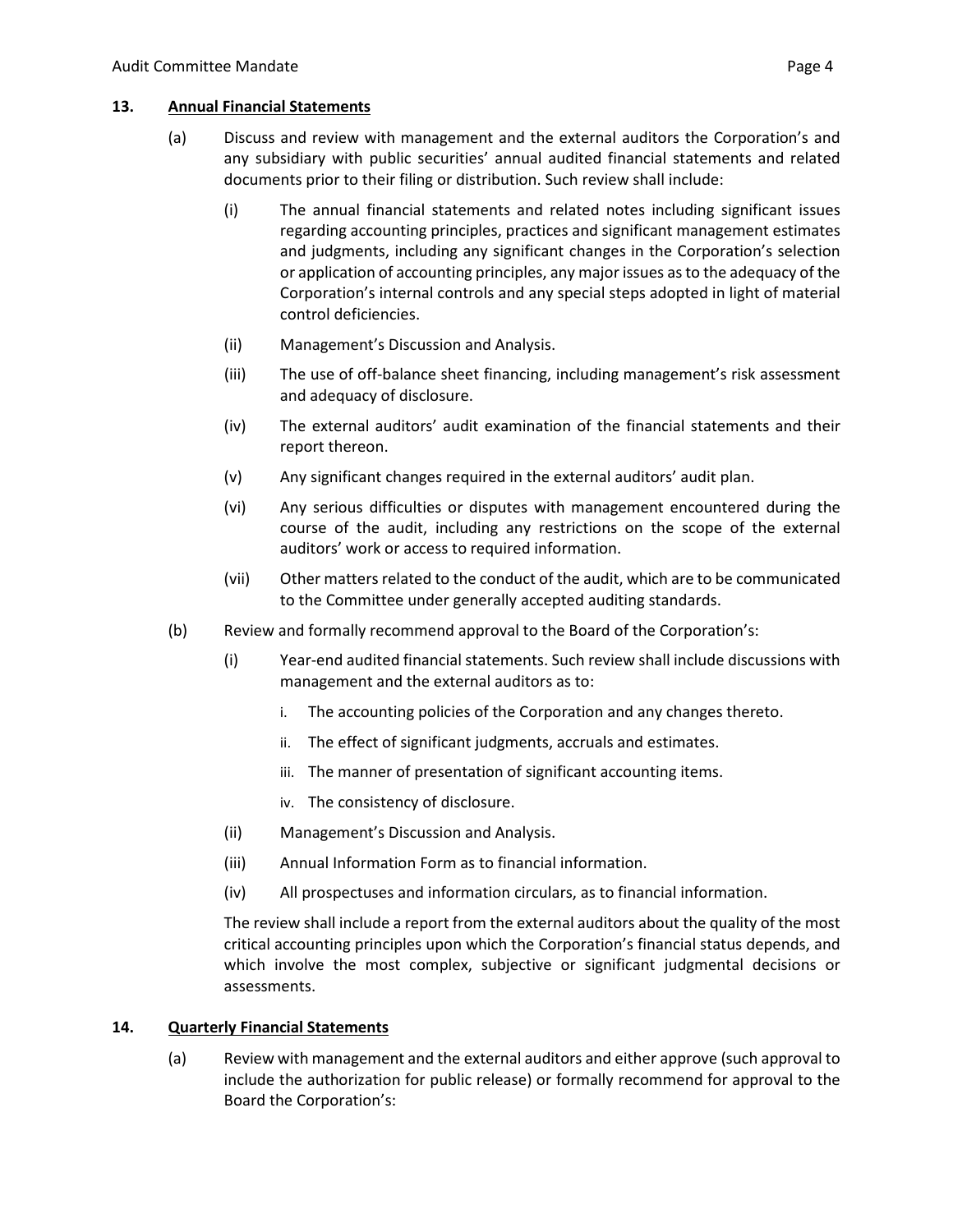- (ii) Any significant changes to the Corporation's accounting principles.
- (b) Review quarterly unaudited financial statements prior to their distribution of any subsidiary of the Corporation with public securities.

# **15. Other Financial Filings and Public Documents**

Review and discuss with management financial information, including earnings press releases, the use of "pro forma" or non-GAAP financial information and earnings guidance, contained in any filings with the CSA or U.S. Securities and Exchange Commission ("SEC") or press releases related thereto, and consider whether the information is consistent with the information contained in the financial statements of the Corporation or any subsidiary with public securities.

### **16. Internal Control Environment**

- (a) Receive from and review with management, the external auditors and the internal auditors an annual report on the Corporation's control environment as it pertains to the Corporation's financial reporting process and controls.
- (b) Review and discuss significant financial risks or exposures and assess the steps management has taken to monitor, control, report and mitigate such risk to the Corporation.
- (c) Review in consultation with the internal auditors and the external auditors, the degree of coordination in the audit plans of the internal auditors and the external auditors and enquire as to the extent the planned scope can be relied upon to detect weaknesses in internal controls, fraud or other illegal acts. The Committee shall assess the coordination of audit effort to assure completeness of coverage and the effective use of audit resources. Any significant recommendations made by the auditors for the strengthening of internal controls shall be reviewed and discussed with management.
- (d) Review with the President & Chief Executive Officer, the Chief Financial Officer of the Corporation and the external auditors: (i) all significant deficiencies and material weaknesses in the design or operation of the Corporation's internal controls and procedures for financial reporting which could adversely affect the Corporation's ability to record, process, summarize and report financial information required to be disclosed by the Corporation in the reports that it files or submits under the United States Securities Exchange Act of 1934, as amended (the "Exchange Act") or applicable Canadian federal and provincial legislation and regulations within the required time periods, and (ii) any fraud, whether or not material, that involves management of the Corporation or other employees who have a significant role in the Corporation's internal controls and procedures for financial reporting.
- (e) Review significant findings prepared by the external auditors and the internal auditing department together with management's responses.

# **17. Other Review Items**

(a) Review the process for the certification of the interim and annual financial statements by the President & Chief Executive Officer and Chief Financial Officer, and the certifications made by the President & Chief Executive Officer and Chief Financial Officer.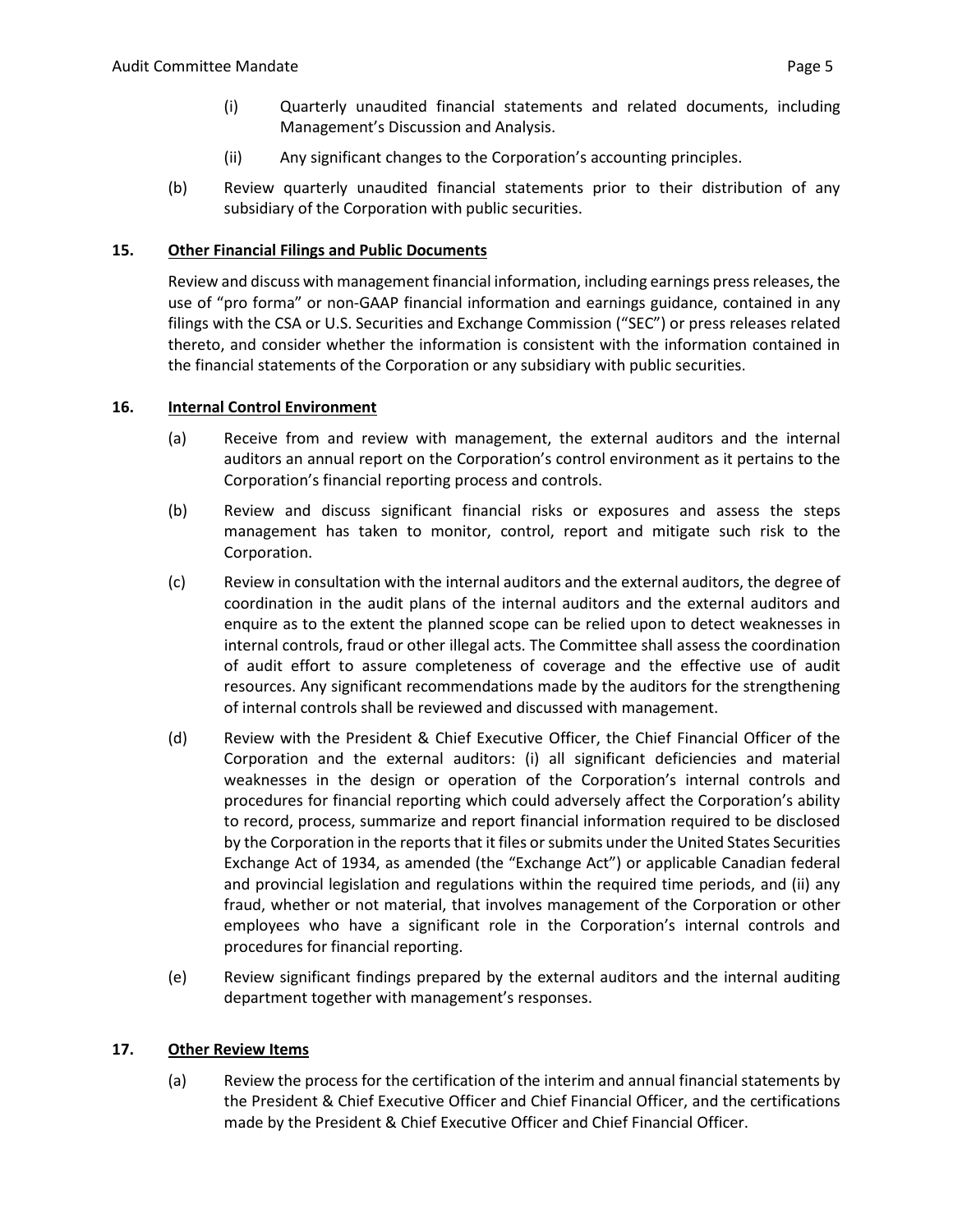- (b) Review policies and procedures with respect to officers' and directors' expense accounts and perquisites, including their use of corporate assets, and consider the results of any review of these areas by the internal auditor or the external auditors.
- (c) Review all related party transactions between the Corporation and any executive officers or directors, including affiliations of any executive officers or directors.
- (d) Review with the General Counsel, the head of internal audit and the external auditors the results of their review of the Corporation's monitoring of compliance with each of the Corporation's published codes of business conduct and applicable legal requirements.
- (e) Review legal and regulatory matters, including correspondence with and reports received from regulators and government agencies, that may have a material impact on the interim or annual financial statements or other documents filed with regulators containing financial information and related corporate compliance policies and programs. Members from the Legal and Tax groups should be at the meeting to deliver their respective reports.
- (f) Review policies and practices with respect to off-balance sheet transactions and trading and hedging activities, and consider the results of any review of these areas by the internal auditors or the external auditors.
- (g) Ensure that the Corporation's presentation of hydrocarbon reserves has been reviewed with the Safety, Sustainability and Reserves Committee of the Board.
- (h) Review management's processes in place to prevent and detect fraud.
- (i) Review:
	- (i) procedures for the receipt, retention and treatment of complaints received by the Corporation, including confidential, anonymous submissions by employees of the Corporation, regarding accounting, internal accounting controls or auditing matters; and
	- (ii) a summary of any significant investigations regarding such matters.
- (j) Meet on a periodic basis separately with management.

# **18. External Auditors**

- (a) Be directly responsible, in the Committee's capacity as a committee of the Board and subject to the rights of shareholders and applicable law, for the appointment, compensation, retention and oversight of the work of the external auditors (including resolution of disagreements between management and the external auditors regarding financial reporting) for the purpose of preparing or issuing an audit report, or performing other audit, review or attest services for the Corporation. The external auditors shall report directly to the Committee.
- (b) Meet on a regular basis with the external auditors (without management present) and have the external auditors be available to attend Committee meetings or portions thereof at the request of the Chair or by a majority of the members of the Committee.
- (c) Review and discuss a report from the external auditors at least quarterly regarding:
	- (i) All critical accounting policies and practices to be used;
	- (ii) All alternative treatments within accounting principles for policies and practices related to material items that have been discussed with management, including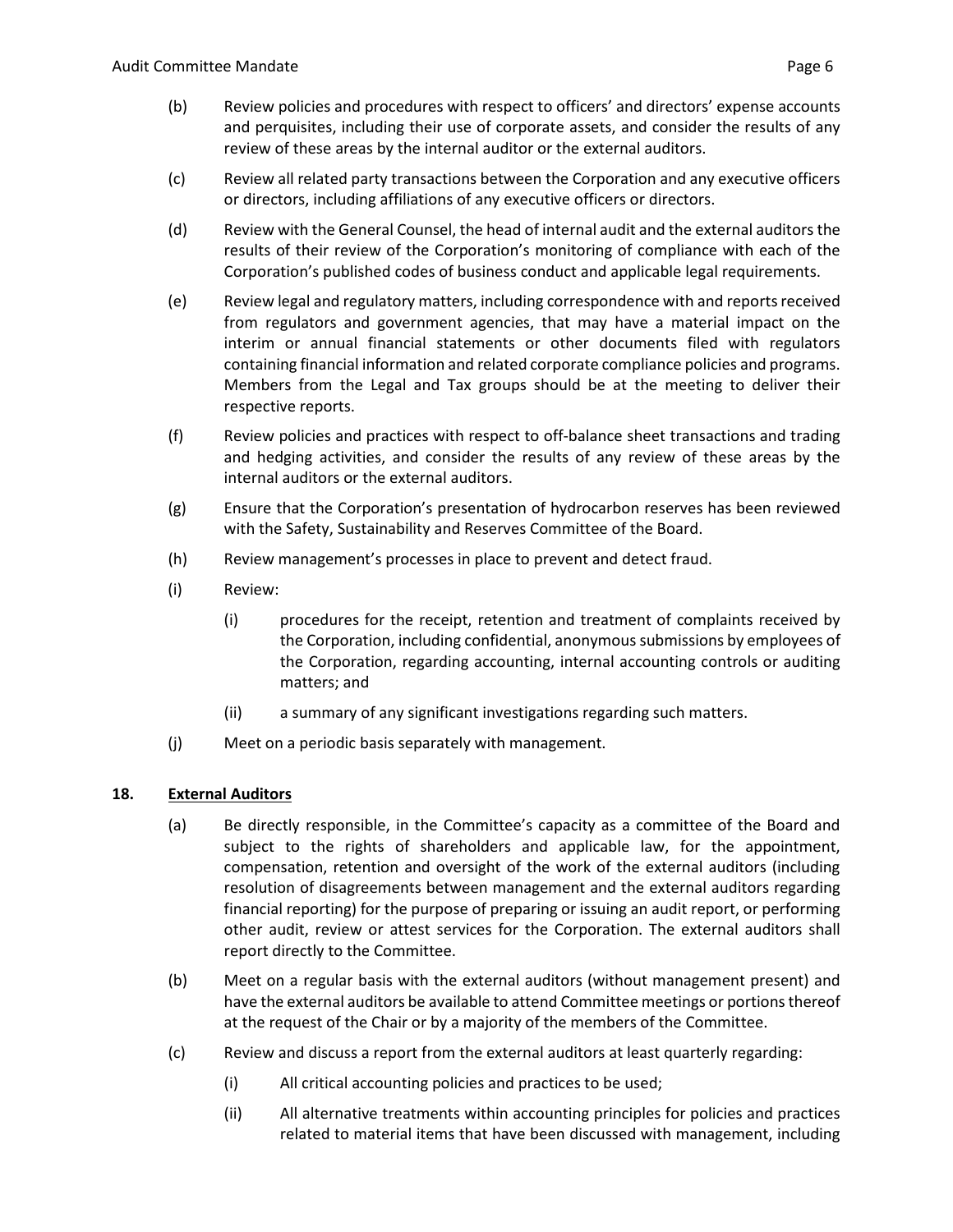the ramifications of the use of such alternative disclosures and treatments, and the treatment preferred by the external auditors; and

- (iii) Other material written communications between the external auditors and management, such as any management letter or schedule of unadjusted differences.
- (d) Obtain and review a report from the external auditors at least annually regarding:
	- (i) The external auditors' internal quality-control procedures.
	- (ii) Any material issues raised by the most recent internal quality-control review, or peer review, of the external auditors, or by any inquiry or investigation by governmental or professional authorities, within the preceding five years, respecting one or more independent audits carried out by the external auditors, and any steps taken to deal with those issues.
	- (iii) To the extent contemplated in the following paragraph, all relationships between the external auditors and the Corporation.
- (e) Review and discuss at least annually with the external auditors all relationships that the external auditors and their affiliates have with the Corporation and its affiliates in order to determine the external auditors' independence, including, without limitation, (i) receiving and reviewing, as part of the report described in the preceding paragraph, a formal written statement from the external auditors delineating all relationships that may reasonably be thought to bear on the independence of the external auditors with respect to the Corporation and its affiliates, (ii) discussing with the external auditors any disclosed relationships or services that the external auditors believe may affect the objectivity and independence of the external auditors, and (iii) recommending that the Board take appropriate action in response to the external auditors' report to satisfy itself of the external auditors' independence.
- (f) Review and evaluate annually:
	- (i) The external auditors' and the lead partner of the external auditors' team's performance, and make a recommendation to the Board regarding the reappointment of the external auditors at the annual meeting of the Corporation's shareholders or regarding the discharge of such external auditors.
	- (ii) The terms of engagement of the external auditors together with their proposed fees.
	- (iii) External audit plans and results.
	- (iv) Any other related audit engagement matters.
	- (v) The engagement of the external auditors to perform non-audit services, together with the fees therefor, and the impact thereof, on the independence of the external auditors.
	- (vi) The Annual Report of the Canadian Public Accountability Board ("CPAB") concerning audit quality in Canada and discuss implications for Cenovus.
	- (vii) Any reports issued by CPAB regarding the audit of Cenovus.
- (g) Conduct periodically a comprehensive review of the external auditor, with the outcome intended to assist the Committee to identify potential areas for improvement for the audit firm, and to reach a final conclusion on whether the auditor should be reappointed or the audit put out for tender.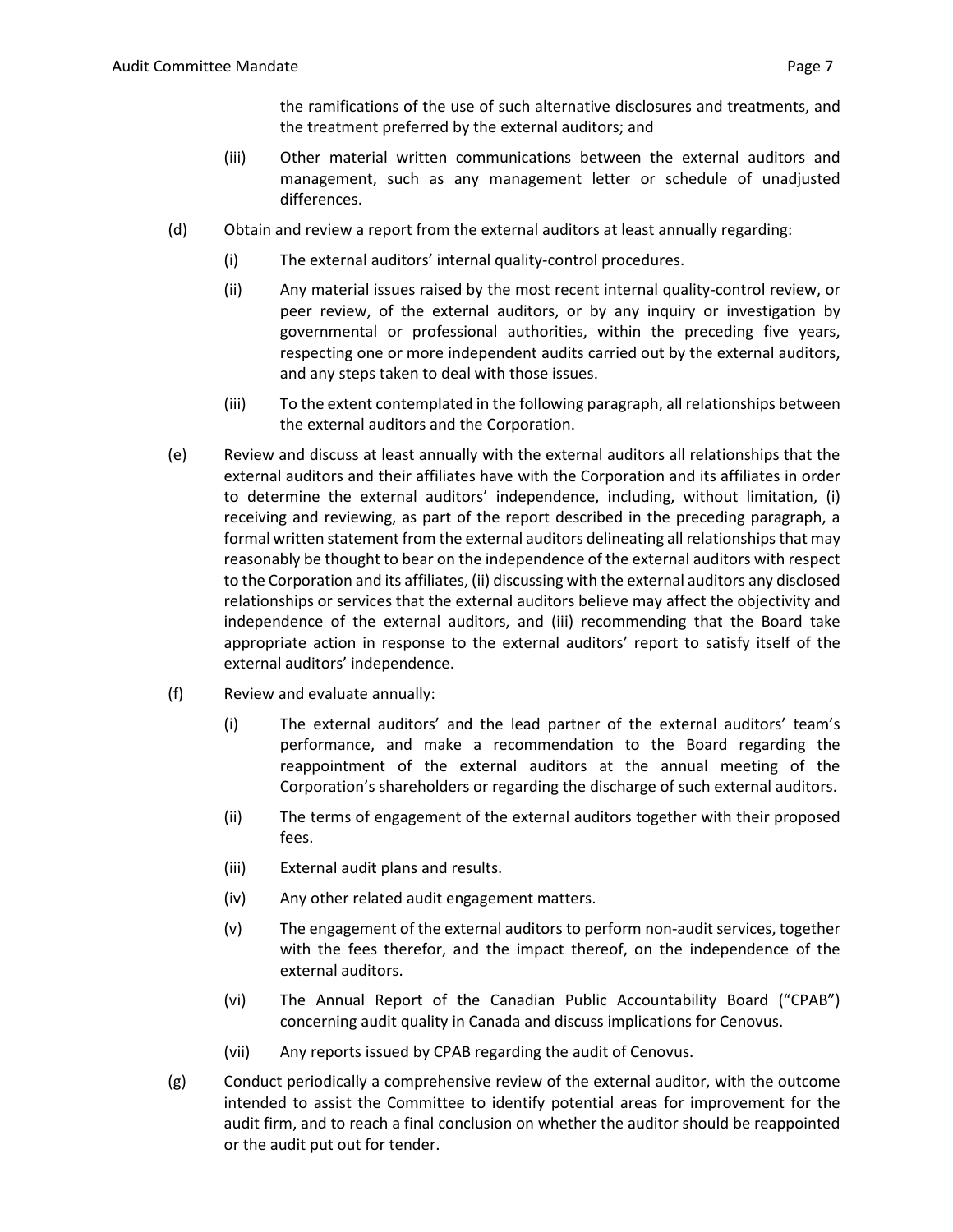- (h) Upon reviewing and discussing the information provided to the Committee in accordance with paragraphs 18.(c) through (f), evaluate the external auditors' qualifications, performance and independence, including whether or not the external auditors' quality controls are adequate and the provision of permitted non-audit services is compatible with maintaining auditor independence, taking into account the opinions of management and the head of internal audit. The Committee shall present to the Board its conclusions in this respect.
- (i) Review the rotation of partners on the audit engagement team in accordance with applicable law. Consider whether, in order to assure continuing external auditor independence, it is appropriate to adopt a policy of rotating the external auditing firm on a regular basis.
- (j) Set clear hiring policies for the Corporation's hiring of employees or former employees of the external auditors.
- (k) Consider with management and the external auditors the rationale for employing audit firms other than the principal external auditors.
- (l) Consider and review with the external auditors, management and the head of internal audit:
	- (i) Significant findings during the year and management's responses and follow-up thereto.
	- (ii) Any difficulties encountered in the course of their audits, including any restrictions on the scope of their work or access to required information, and management's response.
	- (iii) Any significant disagreements between the external auditors or internal auditors and management.
	- (iv) Any changes required in the planned scope of their audit plan.
	- (v) The resources, budget, reporting relationships, responsibilities and planned activities of the internal auditors.
	- (vi) The internal audit department mandate.
	- (vii) Internal audit's compliance with the Institute of Internal Auditors' standards.

# **19. Internal Audit Group and Independence**

- (a) Meet on a periodic basis separately with the head of internal audit.
- (b) Review and concur in the appointment, compensation, replacement, reassignment, or dismissal of the head of internal audit.
- (c) Review with the head of internal audit the Internal Audit budget, resource plan, activities, organizational structure of the internal audit function and the qualifications of the internal auditors.
- (d) Confirm and assure, annually, the independence of the internal audit group.
- (e) Approve the Internal Audit Charter, and the annual Internal Audit Plan.
- (f) Review the performance and effectiveness of the Internal Audit function including conformance with The Institute of Internal Auditors' International Standards for the Professional Practice of Internal Auditing and the Code of Ethics.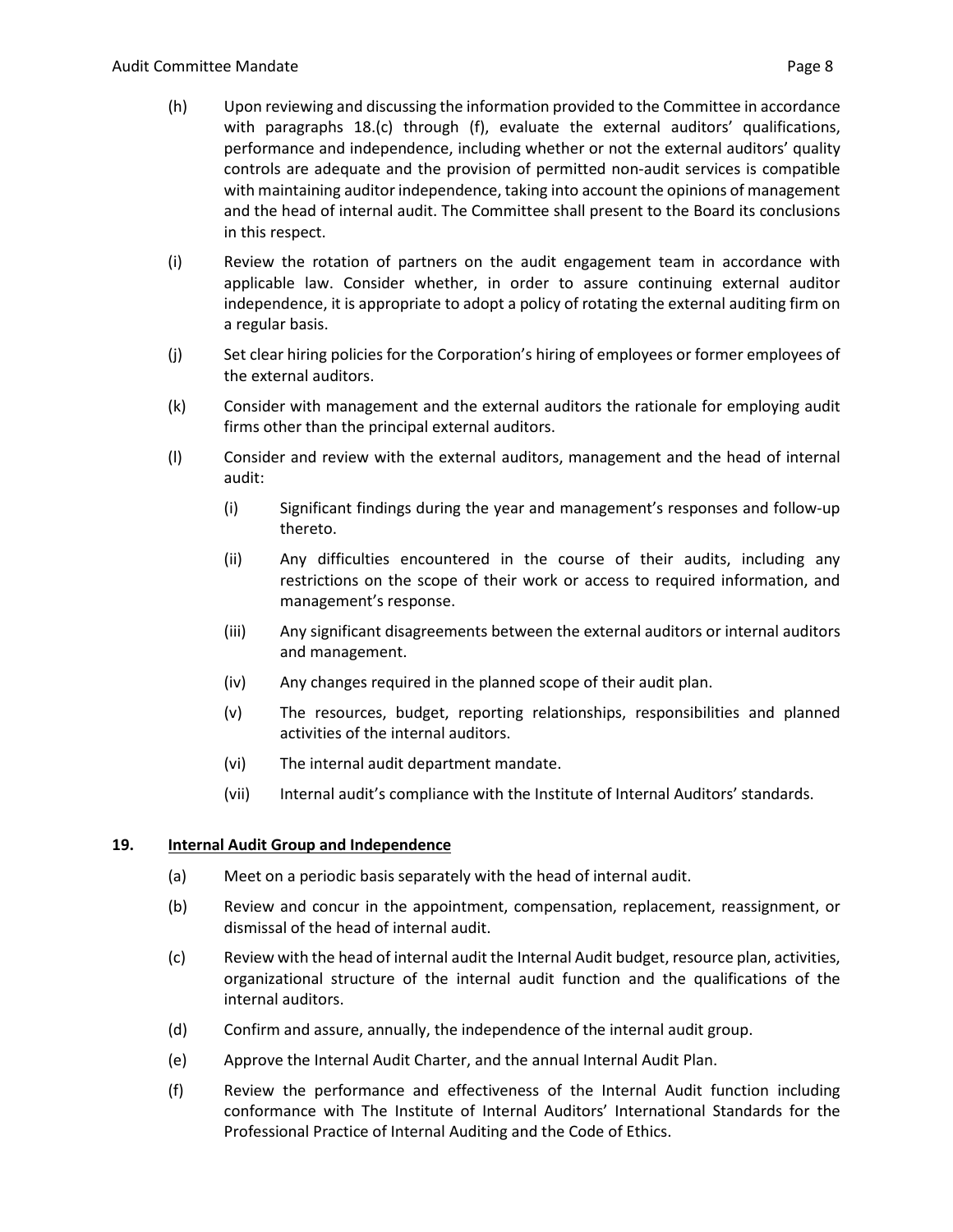### <span id="page-8-1"></span><span id="page-8-0"></span>**20. Approval of Audit and Non-Audit Services**

- (a) Review and, where appropriate, approve the provision of all permitted non-audit services (including the fees and terms thereof) in advance of the provision of those services by the external auditors (subject to the *de minimus* exception for non-audit services described in the Exchange Act or applicable CSA and SEC legislation and regulations, which services are approved by the Committee prior to the completion of the audit).
- <span id="page-8-2"></span>(b) Review and, where appropriate and permitted, approve the provision of all audit services (including the fees and terms thereof) in advance of the provision of those services by the external auditors.
- <span id="page-8-3"></span>(c) If the pre-approvals contemplated in paragraph[s 20](#page-8-0)[.\(a\)](#page-8-1) an[d \(b\)](#page-8-2) are not obtained, approve, where appropriate and permitted, the provision of all audit and non-audit services promptly after the Committee or a member of the Committee to whom authority is delegated becomes aware of the provision of those services.
- (d) Delegate, if the Committee deems necessary or desirable, to subcommittees consisting of one or more members of the Committee, the authority to grant the pre-approvals and approvals described in paragraphs [20.](#page-8-0)[\(a\)](#page-8-1) through [\(c\).](#page-8-3) The decision of any such subcommittee to grant pre-approval shall be presented to the full Committee at the next scheduled Committee meeting.
- (e) Establish policies and procedures for the pre-approvals described in paragraph[s 20](#page-8-0)[.\(a\)](#page-8-1) and [\(b\)](#page-8-2) so long as such policies and procedures are detailed as to the particular service, the Committee is informed of each service and such policies and procedures do not include delegation to management of the Committee's responsibilities under the Exchange Act or applicable CSA and SEC legislation and regulations.

# **21. Risk Oversight**

The Committee is responsible for oversight of and reports to the Board about risks related to:

- (a) The design and operating effectiveness of the Corporation's market risk management control framework and the processes to manage such risks;
- (b) Non-compliance with regulations and policies relating to matters within the Committee's mandate;
- (c) All financial filings and public documents, including the Corporation's and any subsidiary with public securities' annual audited financial statements and related documents, and all unaudited financial statements and related documents, and other filings and public documents as to financial information;
- (d) The evaluation, appointment, compensation, retention and work of the external auditors;
- (e) Together with management, the appointment, compensation, replacement, reassignment, or dismissal of the head of internal audit;
- (f) The receipt, retention and treatment of complaints received by the Corporation regarding accounting, internal accounting controls, or auditing matters;
- (g) Significant financial risks or exposures, including those related to environmental, social and governance ("ESG") matters, such as climate change; and